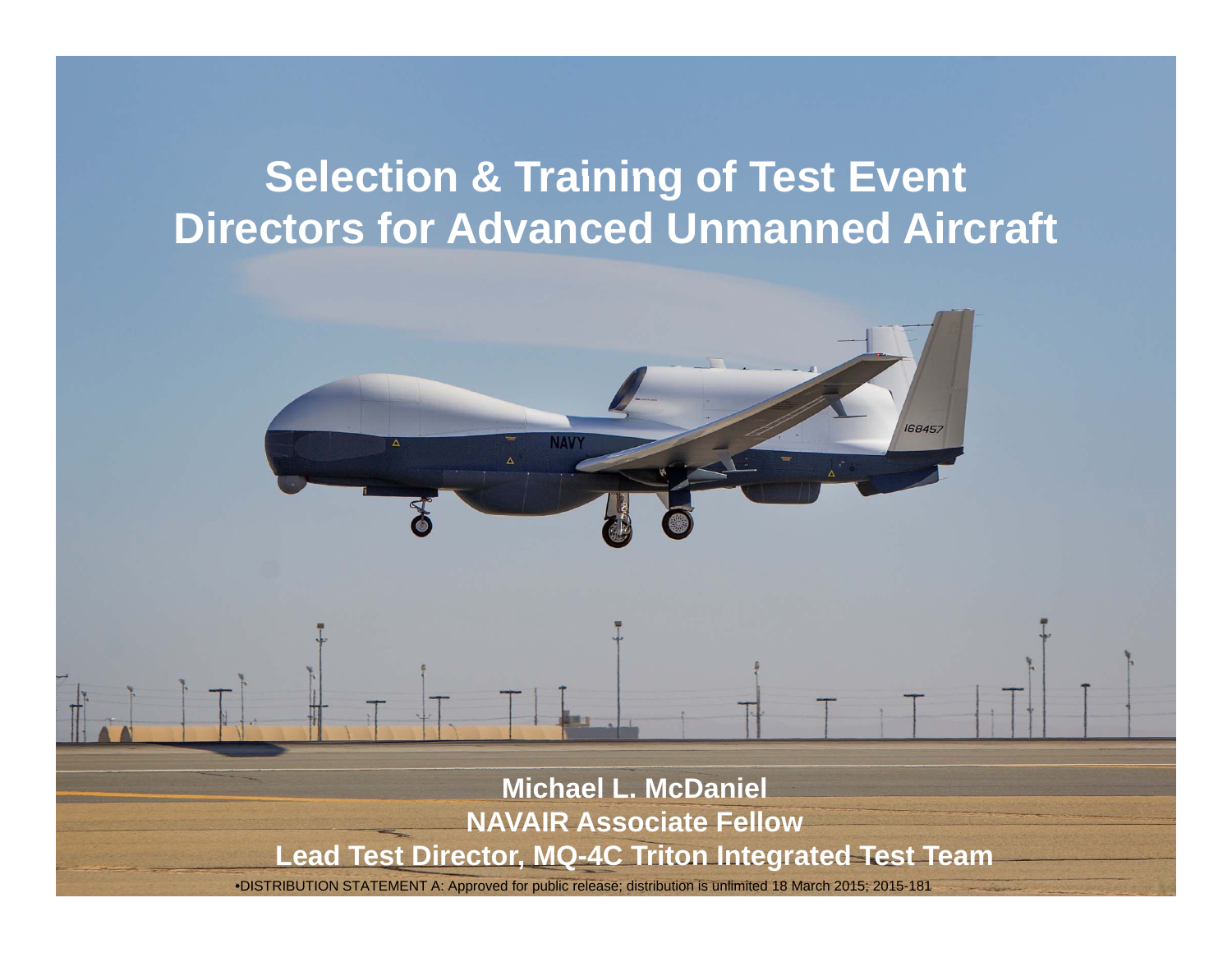### Definitions - What's a TED?



- Test Event Director (TED)
- Engineer responsible for overall execution of test event
	- "Test mission commander"
	- Safety of test
	- Productivity of test
- May be known as "flight director", "test director", or "test conductor"
	- Not much standardization at present
	- Terms may also denote levels of responsibility



•DISTRIBUTION STATEMENT A: Approved for public release; distribution is unlimited 18 March 2015; 2015-181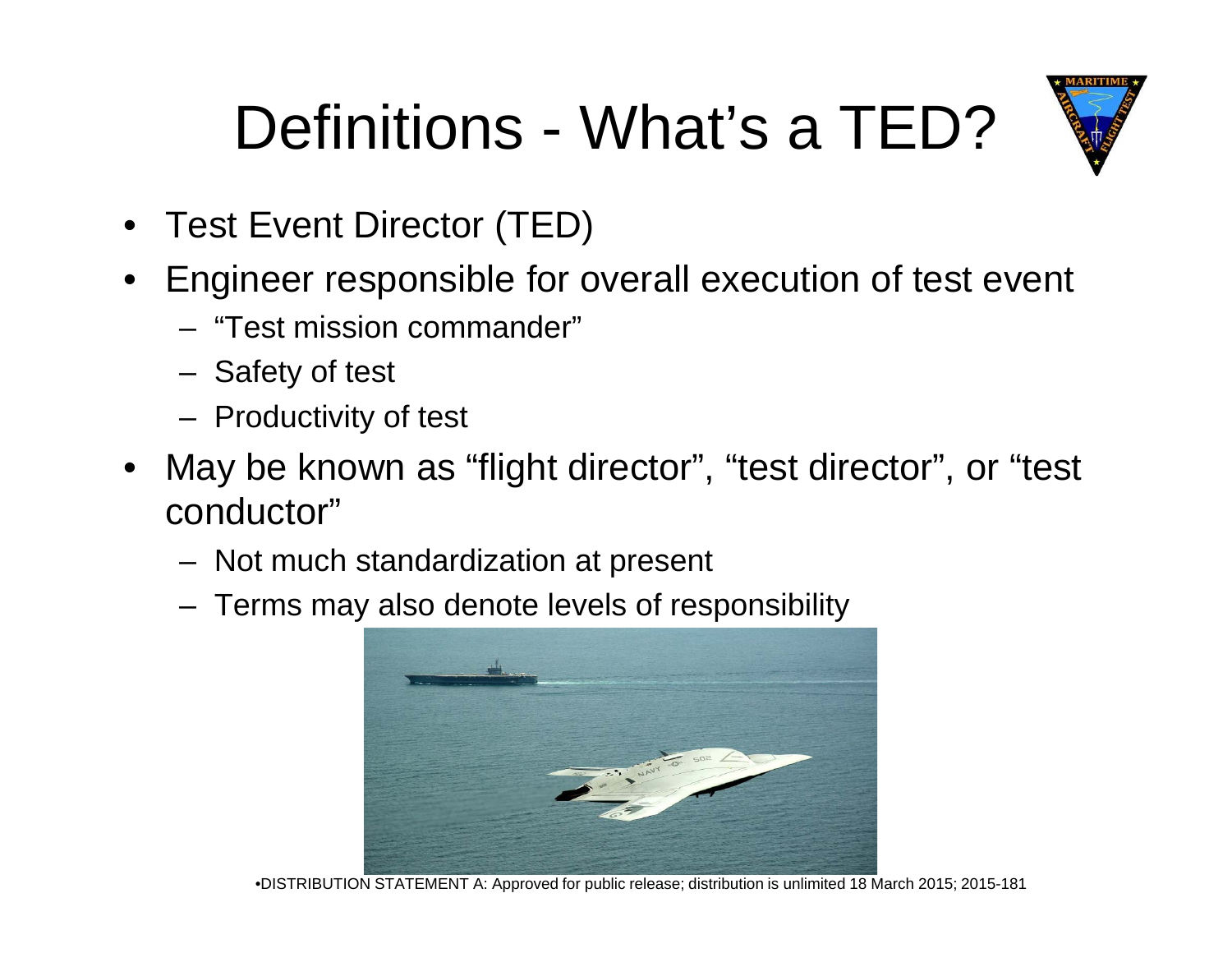## Why Have a TED?



- Historic trend
	- $-$  Started at NASA in 1960s for manned spaceflight
	- Expanded to air vehicle testing
	- Spreading to mission systems testing
- Increasing complexity of tests and test teams
	- 5-15 engineers instead of 1-3
	- $-$  Networked assets and TM rooms
	- Provides single focal point for test planning & execution
	- Makes best use of experience spread
- Increased safety and productivity of test events
- • Becomin g the new standard
	- Significant drive from flight test professional groups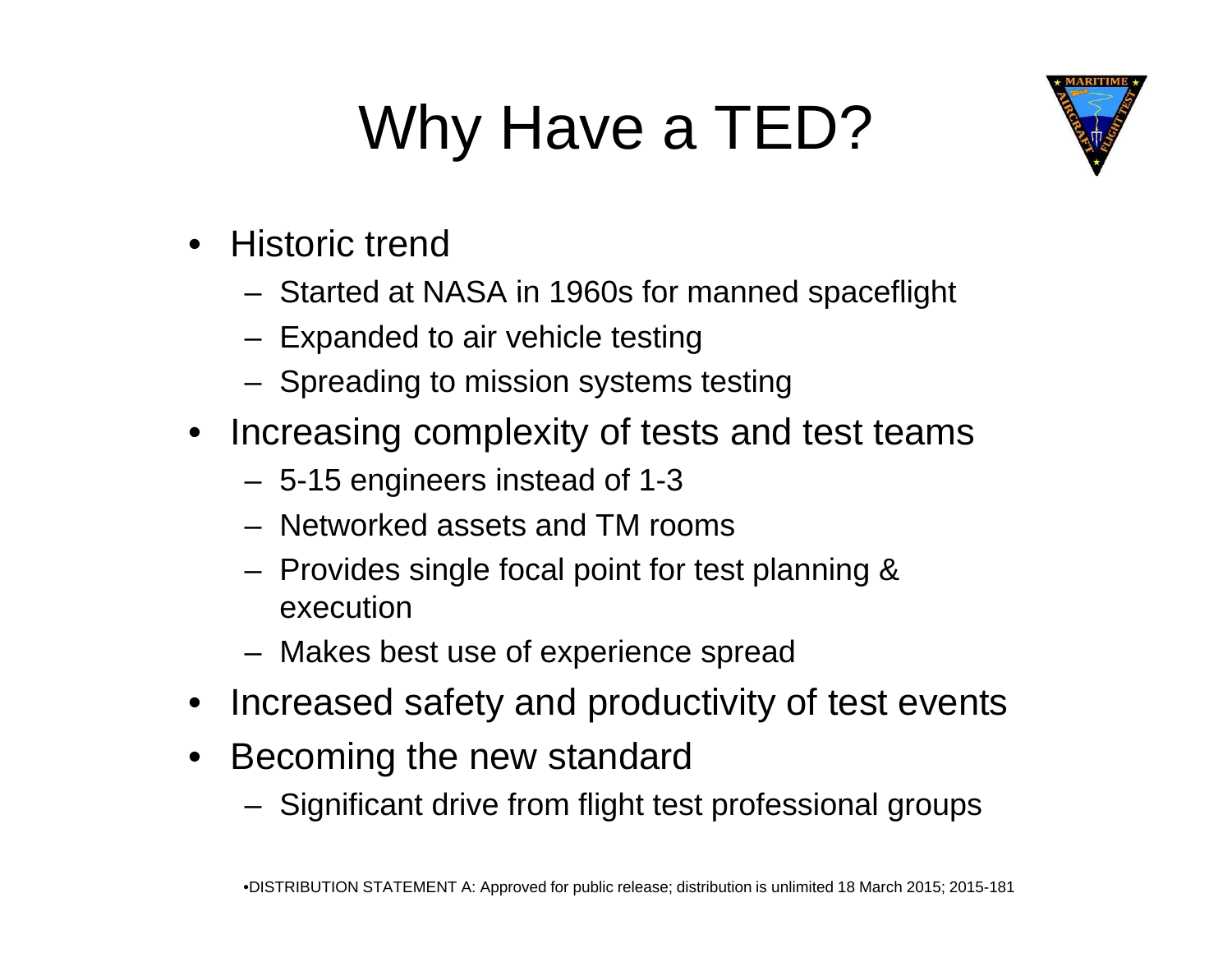### TED Responsibilities



- •Make test policy inputs to management
- $\bullet$  Plans test mission
	- Inputs from aircrew, technical discipline engineers
- • Prepares briefing materials & card deck
	- Inputs from aircrew, mission planners, engineers
- Briefs mission
	- Including ejecting non-participants
- • Runs test mission
	- Safety
	- Test execution
	- Assists in emergencies
	- Bouncer
- Reporting
	- Immediate post-event report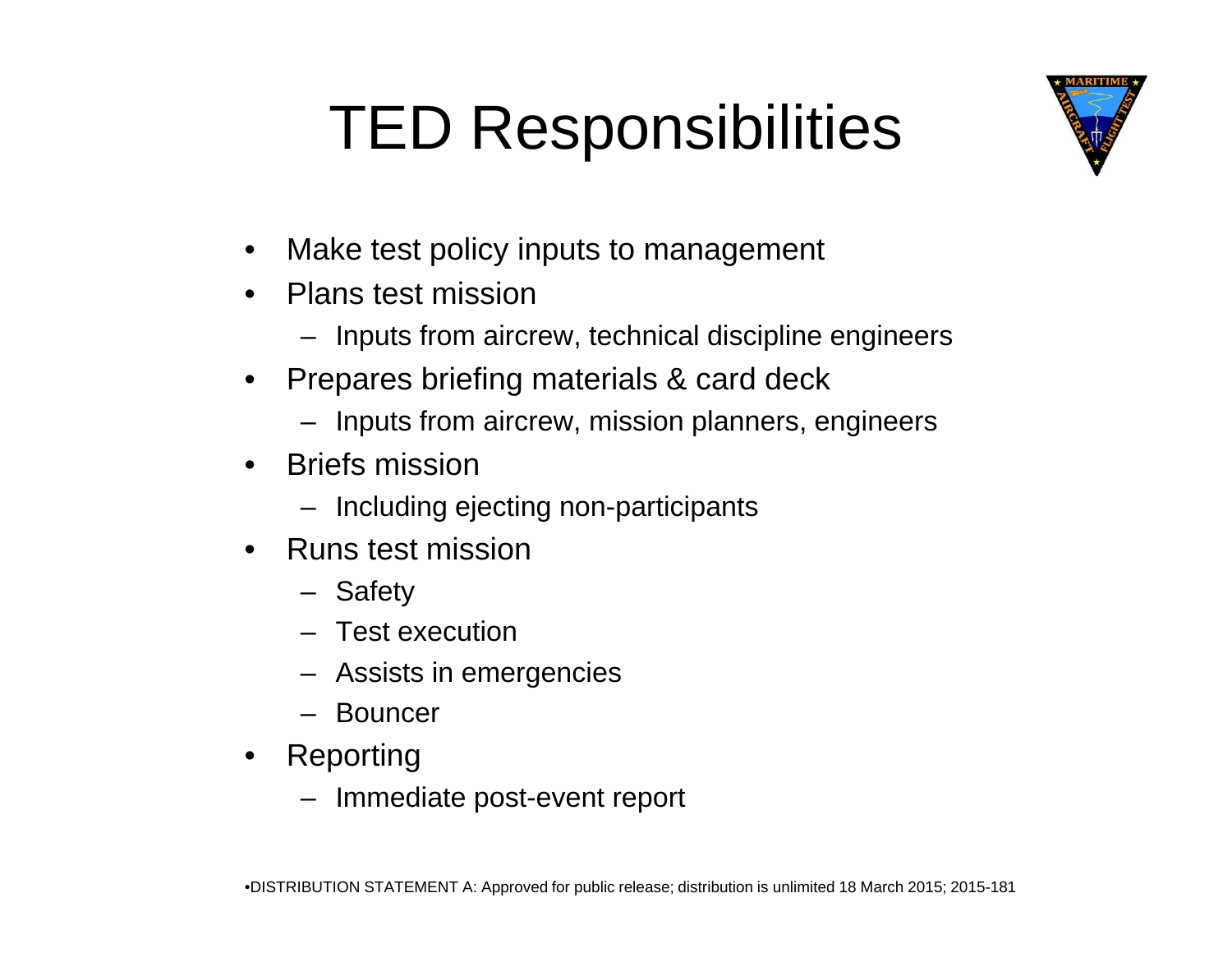# Large UAV TED Challenges



- $\bullet$ MQ-4C posed daunting TED challenges
- $\bullet$ • Extremely complex system
- Air vehicle
- Sensors
- Ground stations
	- 2 or more
- Telemetry monitoring Ground chase stations
	- 1-3, often in different time zones
	- Multi-shift operations  $\bullet$ 
		- Very long work day for TEDs
	- $\bullet$  Multiple tests on single sortie
		- Transfers of test control
- •Networks
- Satellites
- Targets
- Range
- 
- Flight chase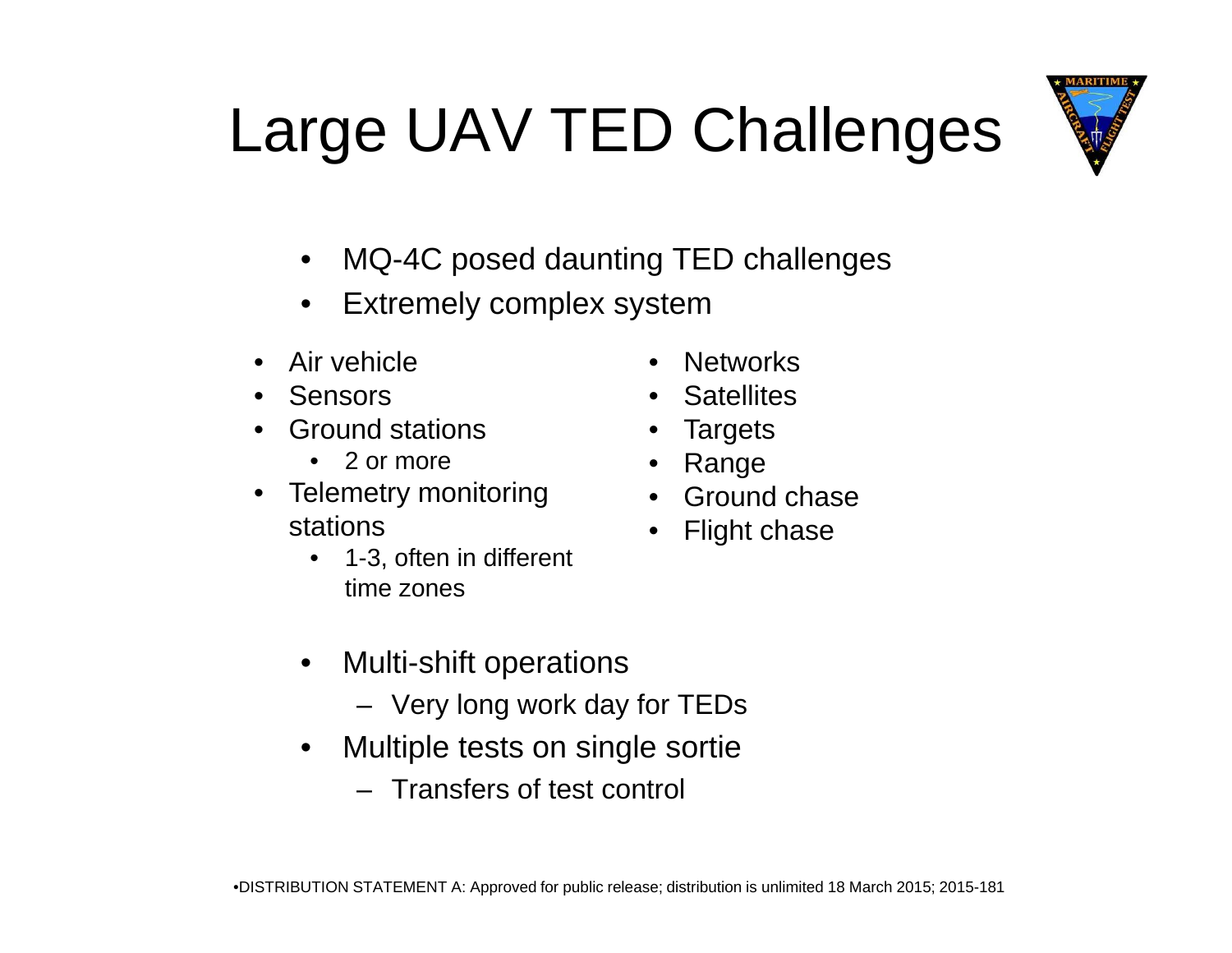### Triton TED Solution



- •Defined qualifications
- •Extensive training
- $\bullet$ Practical experience
- $\bullet$ Formal approval process



 $\bullet$ 4-8 months to fully qualify a TED for high-risk flights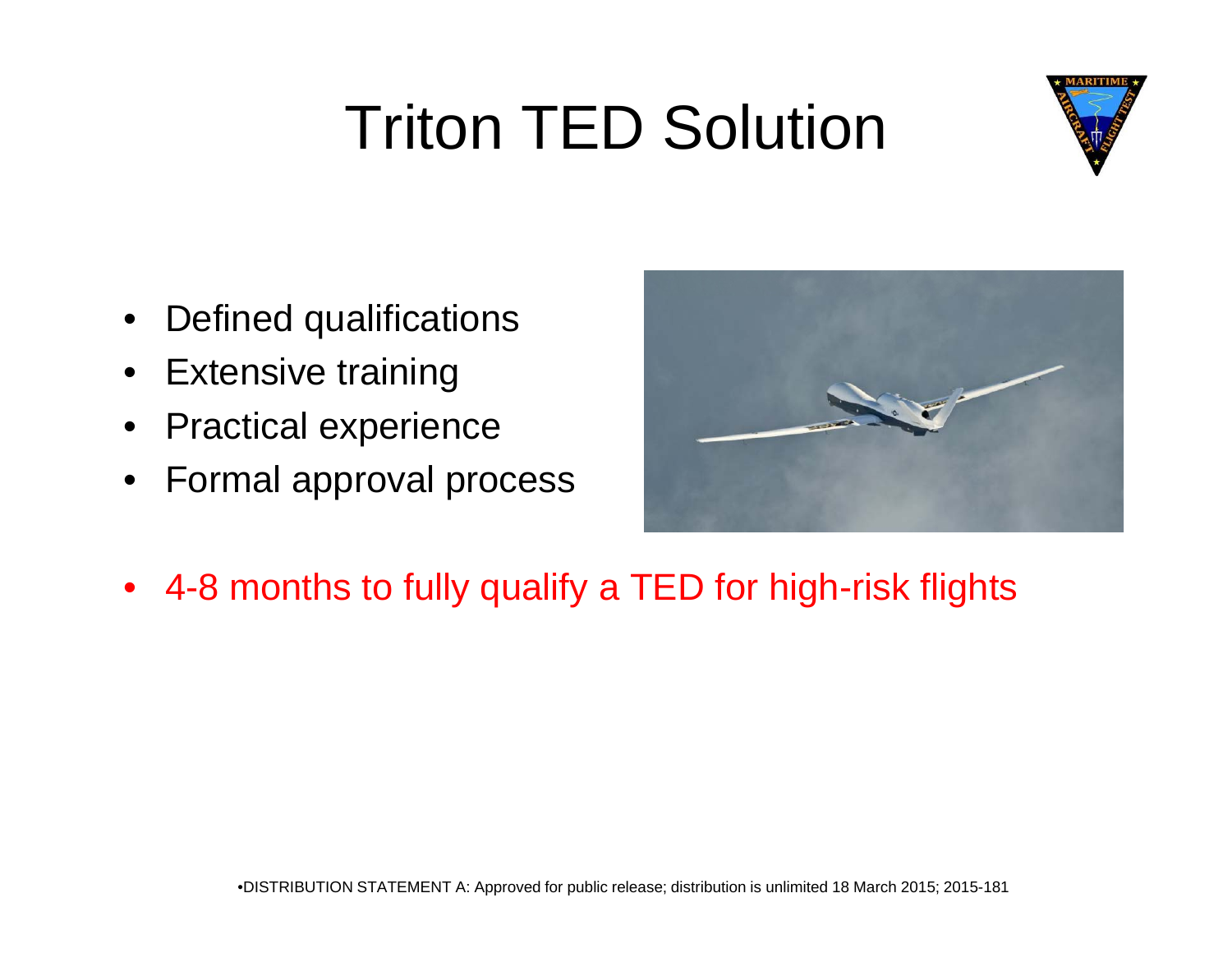

#### Triton TED Structure



- 3 levels of TED
	- Test Director (CAT C/D)
		- High risk tests such as envelope expansion
		- Primary control of all flights for first ~2 years
	- Test Director (CAT A/B)
		- Low-risk fli ghts
		- Secondary TM rooms for high-risk events
	- Test Conductor
		- Ground tests
		- Specific disciplines in flight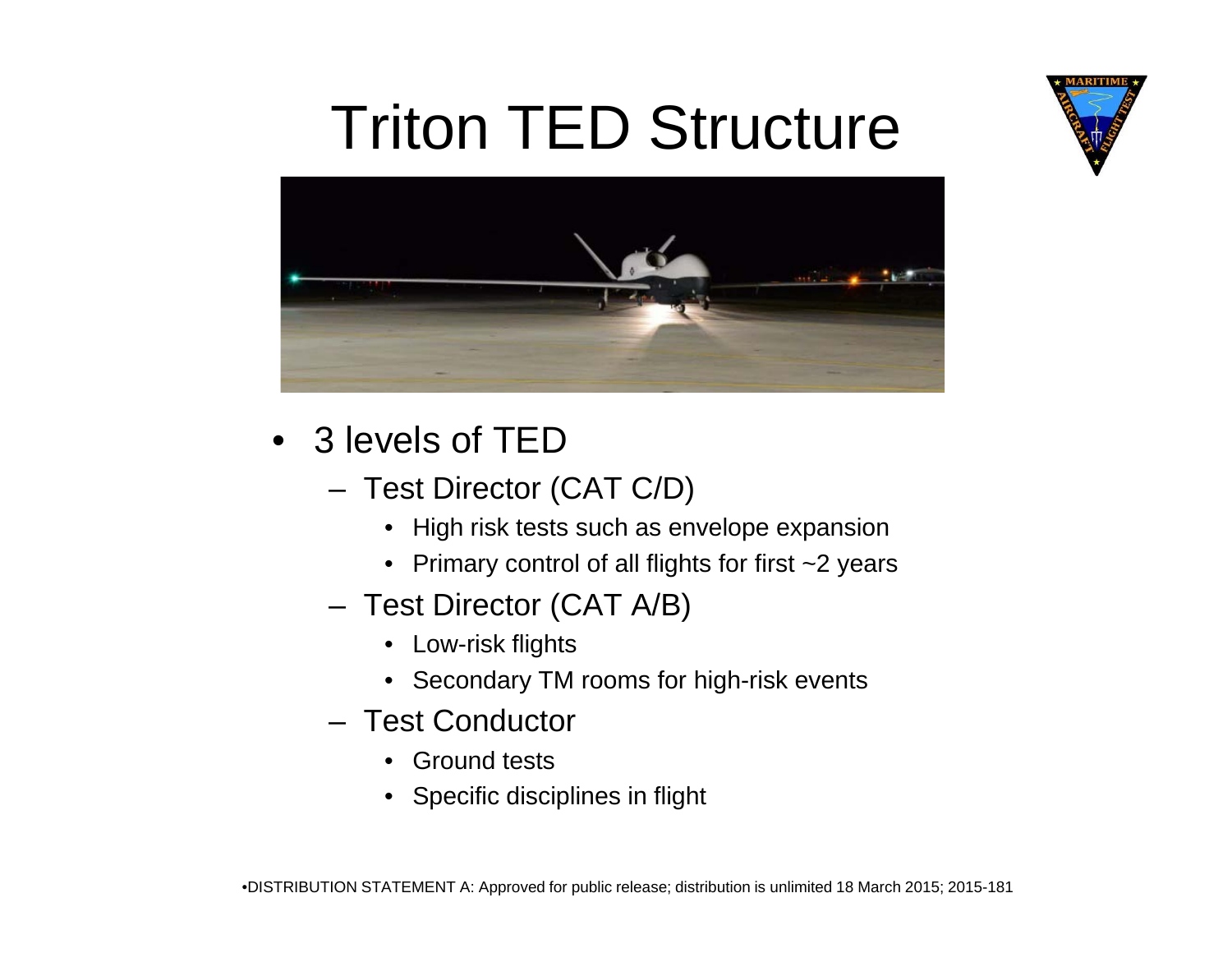![](_page_7_Picture_0.jpeg)

## Triton TED Training

- •Aircraft familiarization
	- Full pilot or TACCO ground school
		- NATOPS open-book exam
- Policy review
	- Program Test & Evaluation Master Plan
	- Navy test planning & execution policies
	- Squadron, test team, and contractor operating procedures
	- Airspace
	- Control room ICS and displays
- About 80 hours to complete everything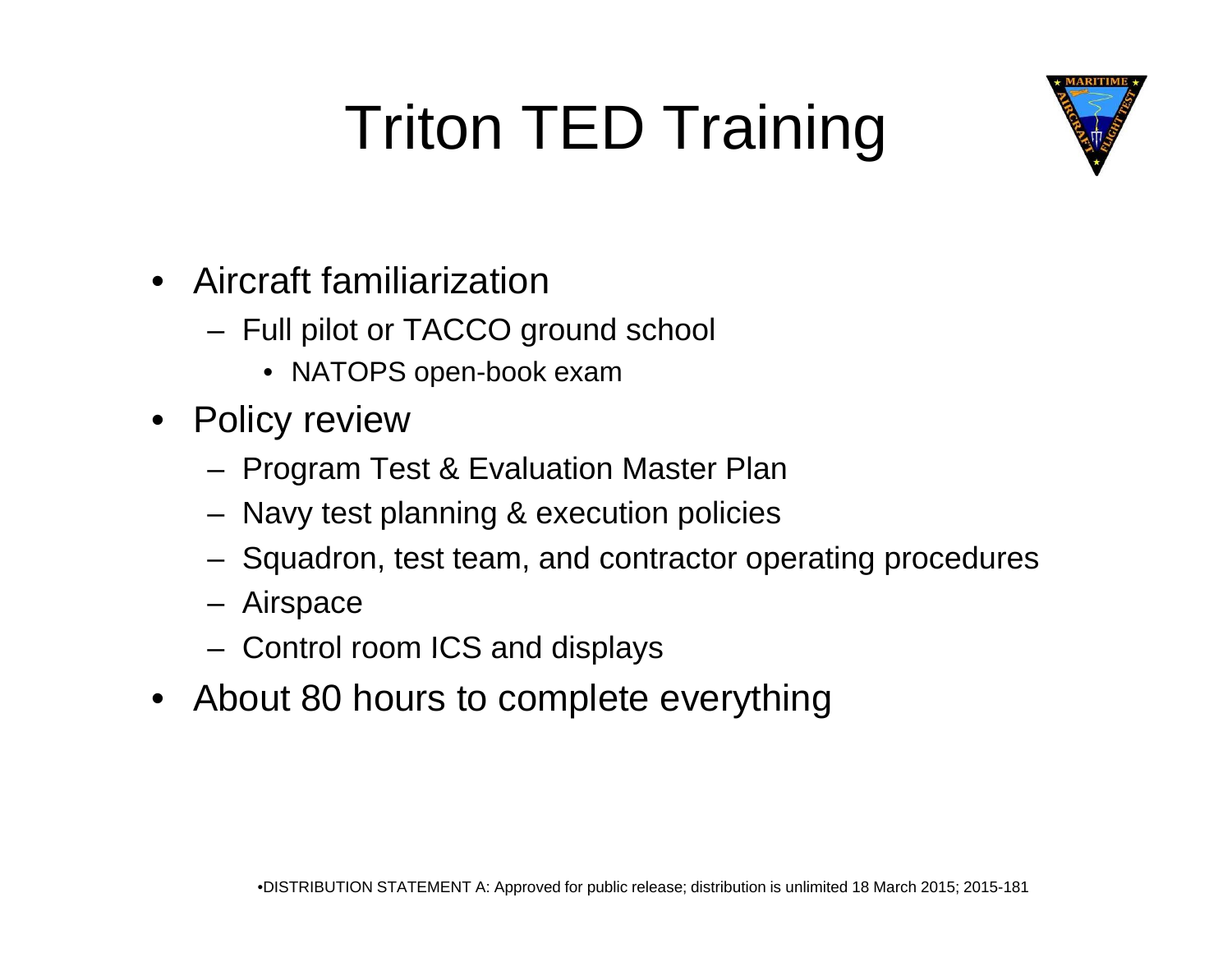![](_page_8_Picture_0.jpeg)

### Triton TED Experience

- Students operate under the instruction of an ex perienced TED
- Buildup of assignments
	- Ground tests
	- Secondary TM room in flight
	- Primary TM room in flight
- Student res ponsible fo r
	- Brief preparation
	- **Briefing**
	- Test conduct
	- Debrief
	- Reporting
- Student debriefed on performance

![](_page_8_Picture_14.jpeg)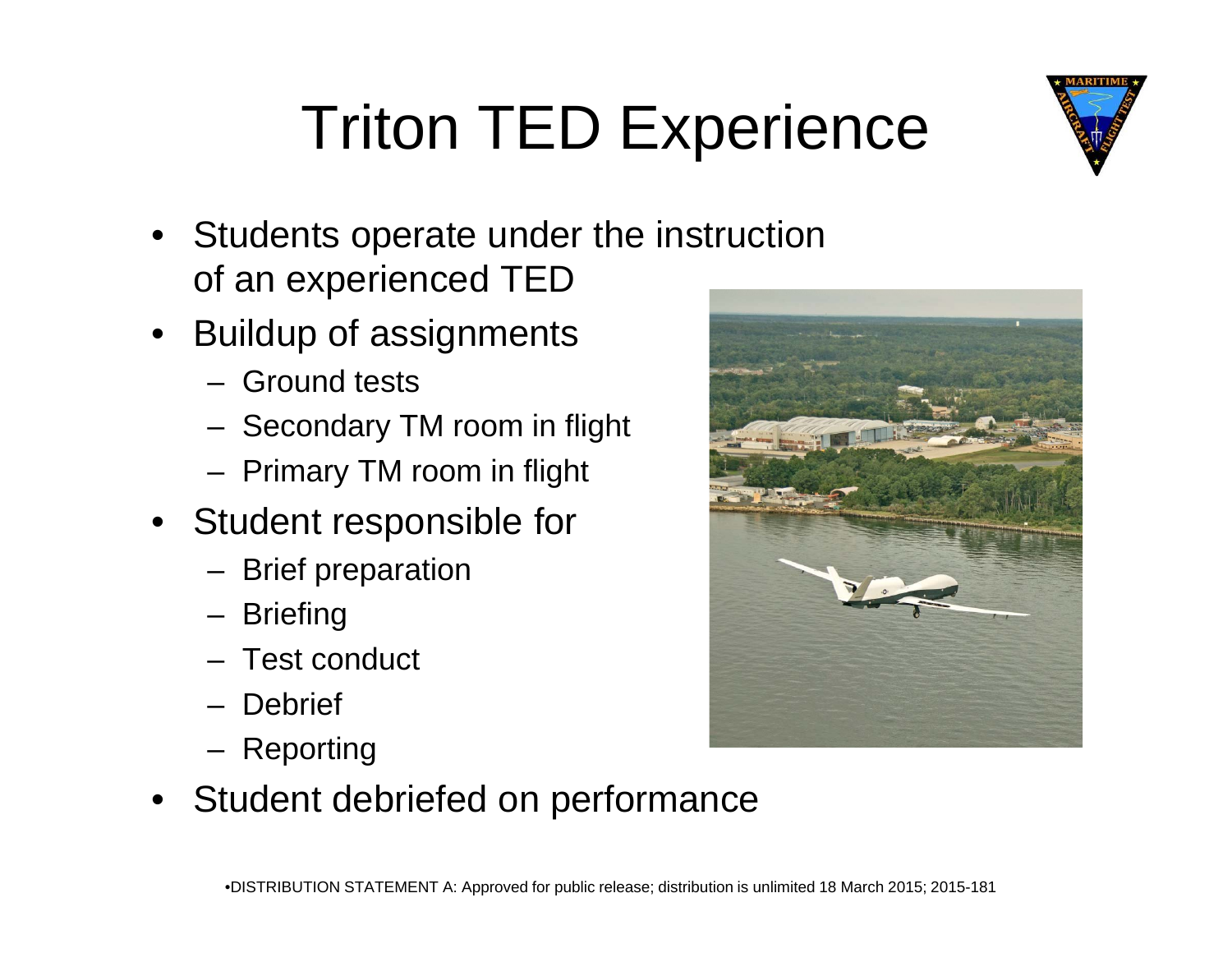### Triton TED Experience

![](_page_9_Picture_1.jpeg)

- 2-4 ground events under instruction
	- Test conductors can be sent to Board if successful
- 2-4 flight events under instruction
	- 2-4 flights/10-20 hours
	- Minimum 1 takeoff and 1 landing from primary SOF monitoring station
	- Can be sent to Board for CAT A/B Test Director
- CAT C/D Test Directors double the flight events
	- 4-8 fli ghts/20-40 fli ght hours
	- 2 takeoffs, 2 landings from primary SOF station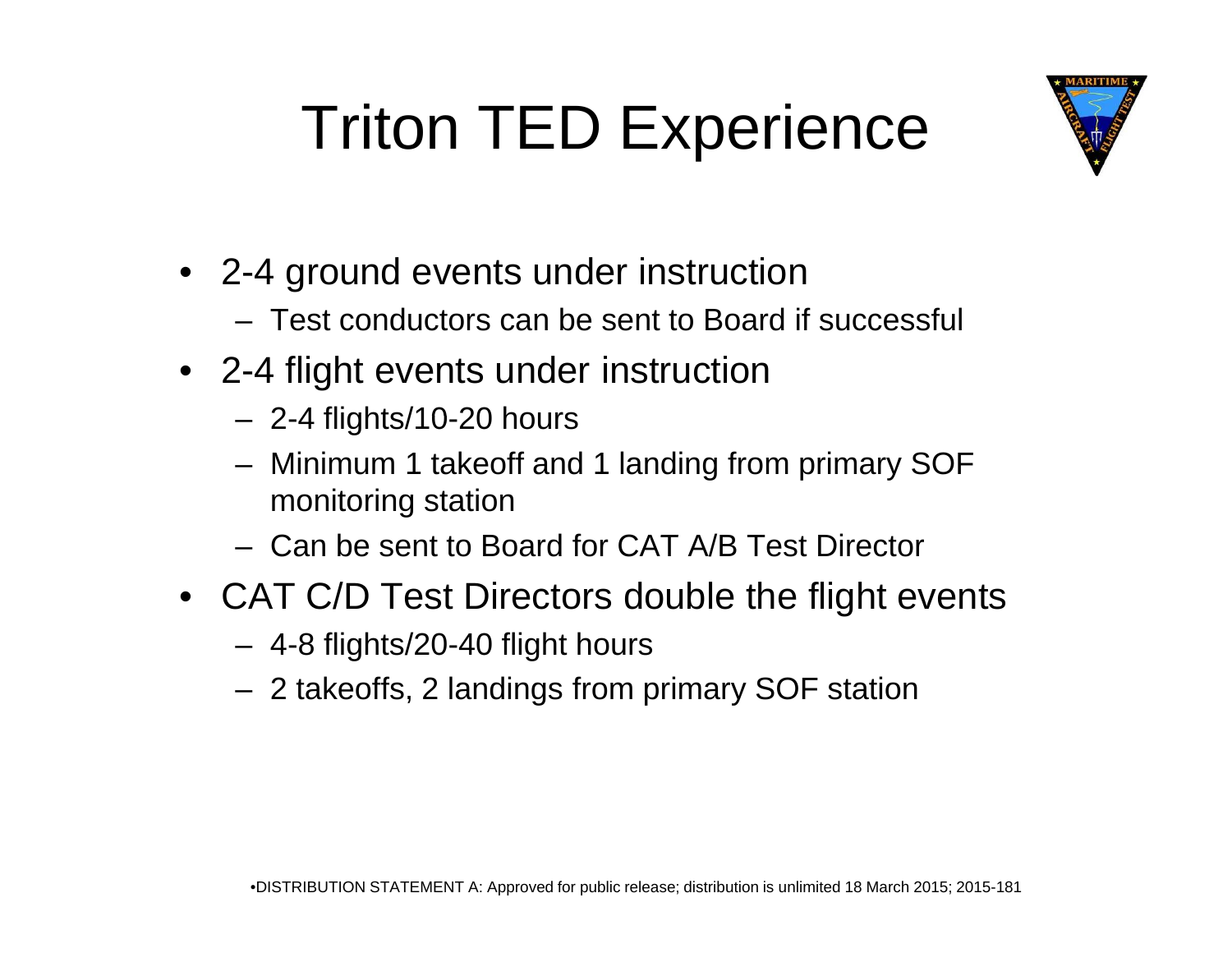### Triton TED Approval

![](_page_10_Picture_1.jpeg)

- Test Director Board approves
	- Government & Contractor test team leadership
	- Technical area test leads
	- Pilot or TACCO
	- Senior Test Directors
	- Chief Test Engineer of VX-20 has final say
- ~50% of early applicants rejected on first attempt
	- Sent back for additional experience
	- Requirements adjusted as a result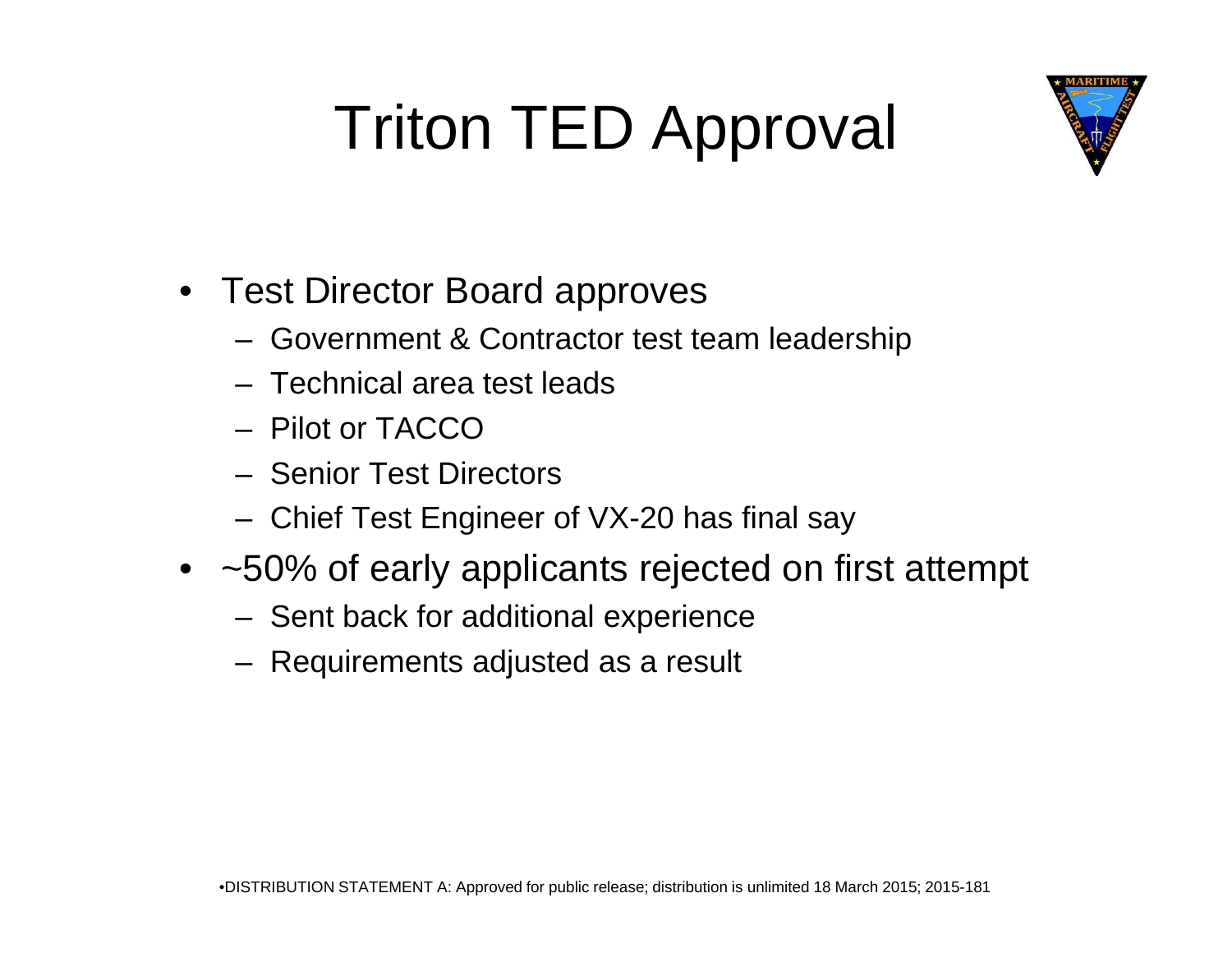### Triton TED Results

![](_page_11_Picture_1.jpeg)

- Very complex test missions flown
	- 2 ground stations
	- 3 control rooms
	- Fli ghts of 12+ hours
	- Multi-disciplinary sorties
	- Multiple transfers of control
		- Of aircraft
		- Of primary SOT monitoring
- High productivity
	- $~\sim$ 40% concurrency of test points
	- <20% refly rate
- No mishaps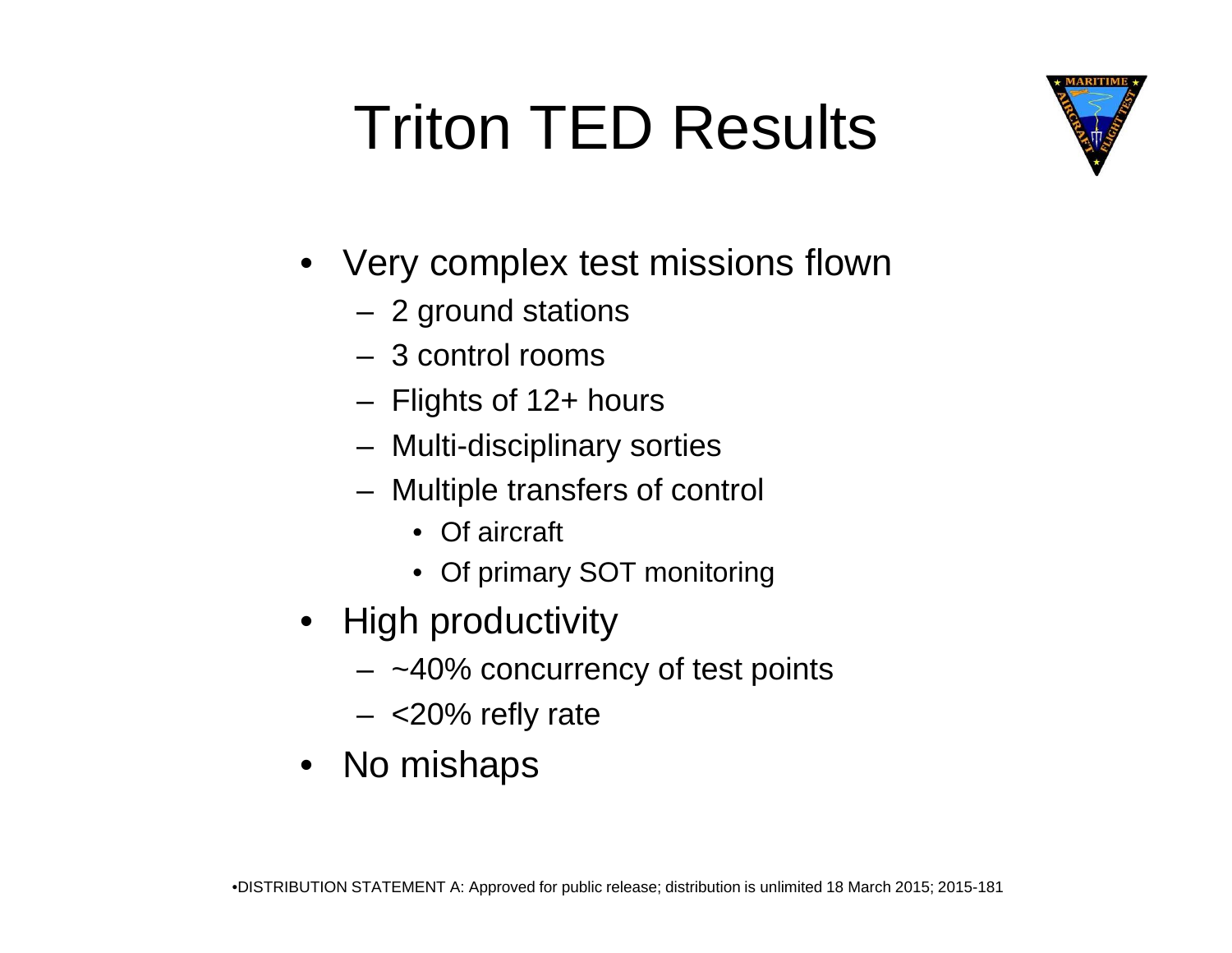#### Lessons Learned General

![](_page_12_Picture_1.jpeg)

- $\bullet~$  Big investment = Big payoffs
	- Quality TEDs greatly enhance test efficiency
	- Quality TEDs require a lot of training
- Multiple locations requires a hierarchy of TEDs
	- Mission lead TED
	- TED with test conn at the moment
	- Positive transfer of test conn
	- $-$  Essential if controlling test from multiple sites
		- Expect more of this in the future

![](_page_12_Picture_12.jpeg)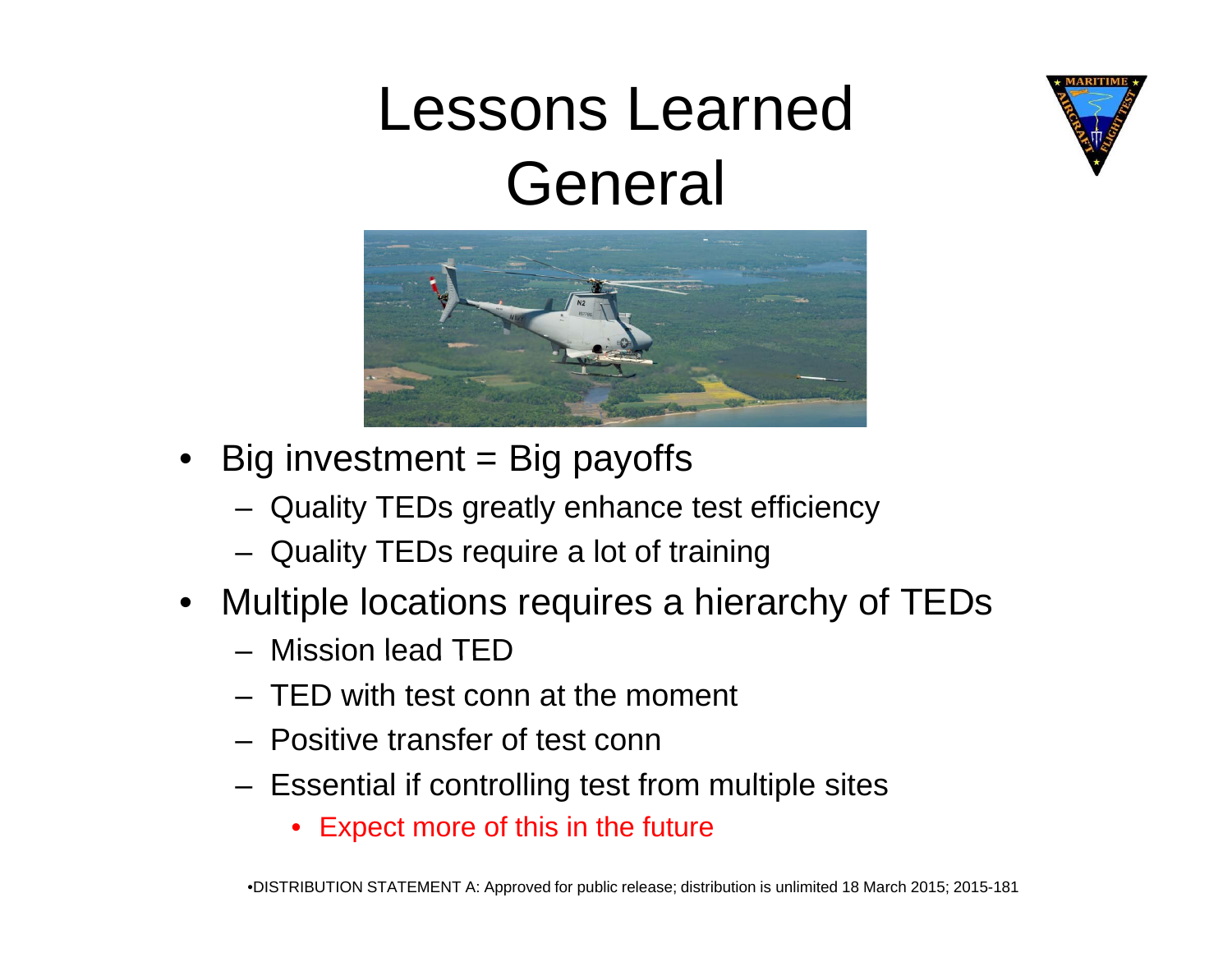#### Lessons Learned TED Recruiting

![](_page_13_Picture_1.jpeg)

- •**Personality** 
	- Calm in crisis
	- Tenacious in mission execution
	- Pressure-proof
- •**Experience** 
	- TED experience on other programs best
	- Flight test experience excellent
	- Military aviation OK
	- Quality more than quantity
- • Quality candidates are scarce
	- Triton program has had to train our own
- • Recommendations:
	- Recruit early
	- Recruit carefully
	- Expect to train some in house

![](_page_13_Picture_18.jpeg)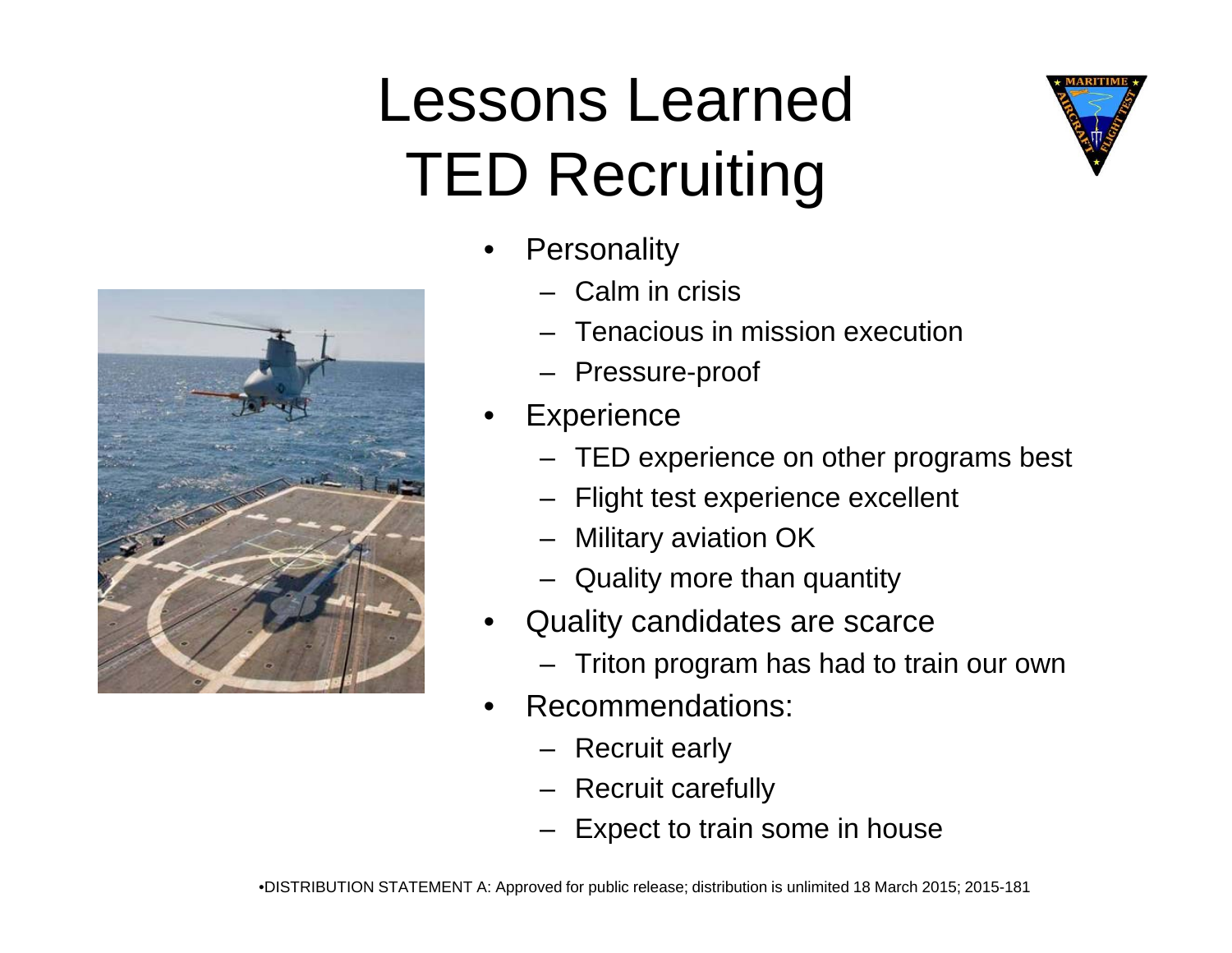#### Lessons Learned TED Demand

![](_page_14_Picture_1.jpeg)

- $\bullet$ Easy to underestimate number of TEDs needed
- One shift of TEDs can
	- Plan/brief/fly ~2 x 6-8 hour missions/month
	- Support ~2 other events <u>if</u> someone else plans/briefs
- Shortages snowball
	- Overworked TEDs leave
	- TEDs not easily or quickly produced
	- TEDs highly qualified for other jobs
- Recommendations:
	- (# of control rooms) x (# of shifts) x (flights per month/2) = **MINIMUM** # of TEDs required
		- More required for sustained test operations
	- Keep TED training pipeline full
	- Stay ahead of demand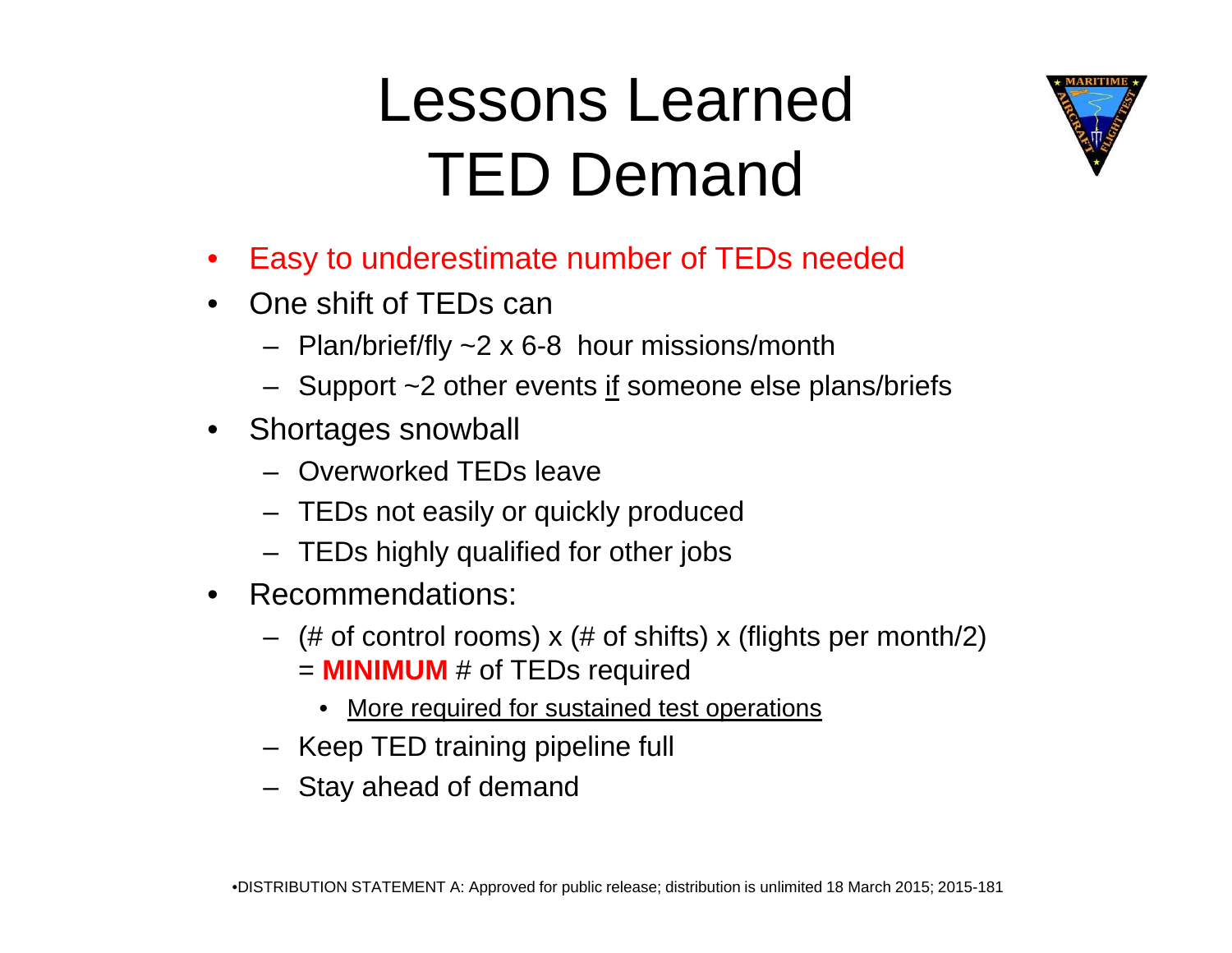#### Lessons Learned TED Retention

![](_page_15_Picture_1.jpeg)

- $\bullet$  $\bullet~$  Retaining TEDs can be a challenge
	- After 2 years of testing, 8 of 13 Triton Test Directors have left
- $\bullet$ **Causes** 
	- Other opportunities
		- In demand for other programs as TEDs
		- Highly qualified for other jobs
	- Quality of life
		- Extremely unpredictable schedule
		- 100+ days/year travel
		- 12-14 hour days when flying
	- Permanent movement of aircraft between test sites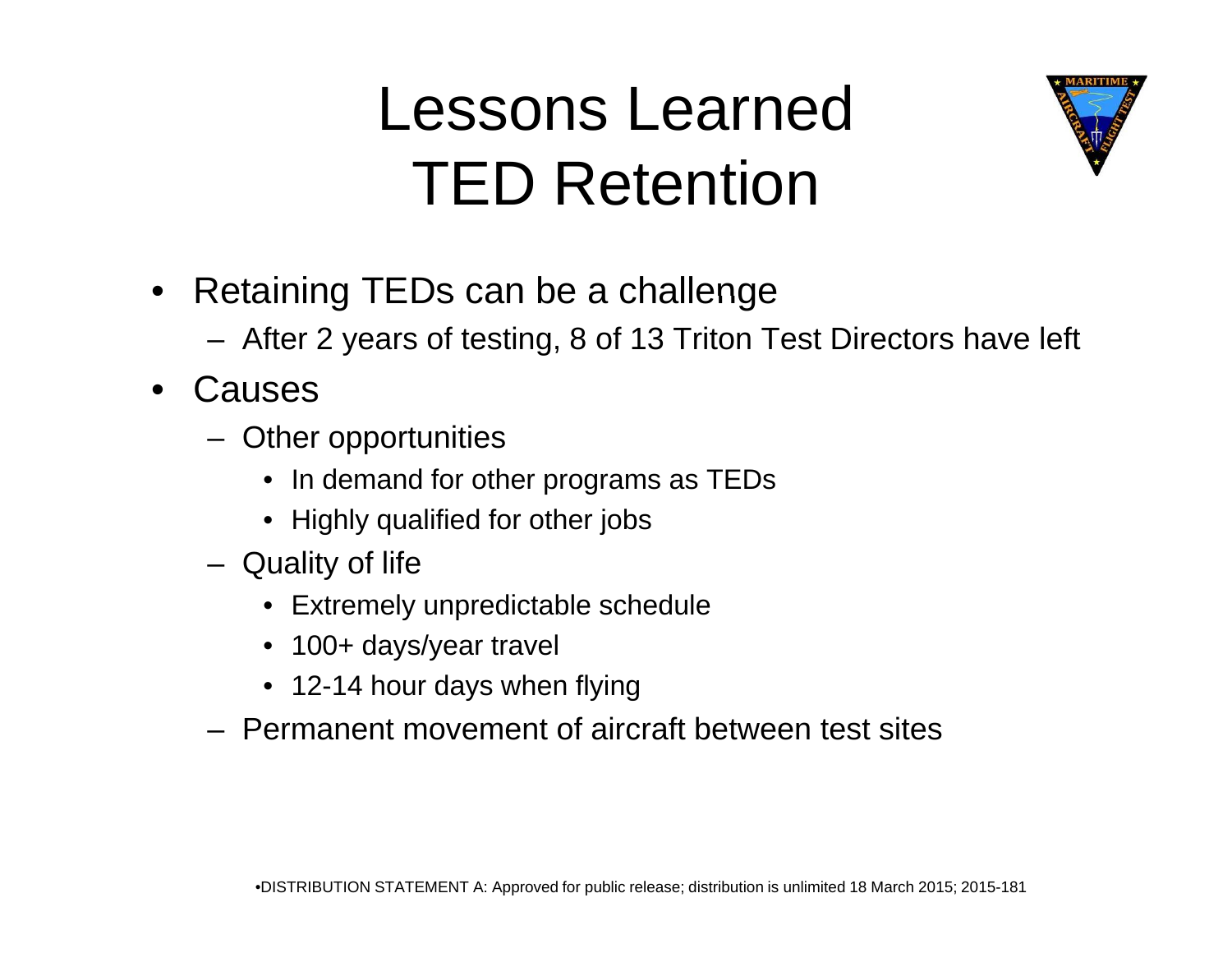#### Lessons Learned TED Retention

![](_page_16_Picture_1.jpeg)

- Start with enough TEDs for the workload
	- Exhausted TEDs = Exodus of TEDs
	- Retention problems snowball
- If using Contractor TEDs, number & qualifications must be s pecified in contract
	- TEDs in training can't count
- TEDs need to have bright future
	- $\bullet \,$  "Scars earn stars"
	- Specific term of duty to earn benefits

![](_page_16_Picture_11.jpeg)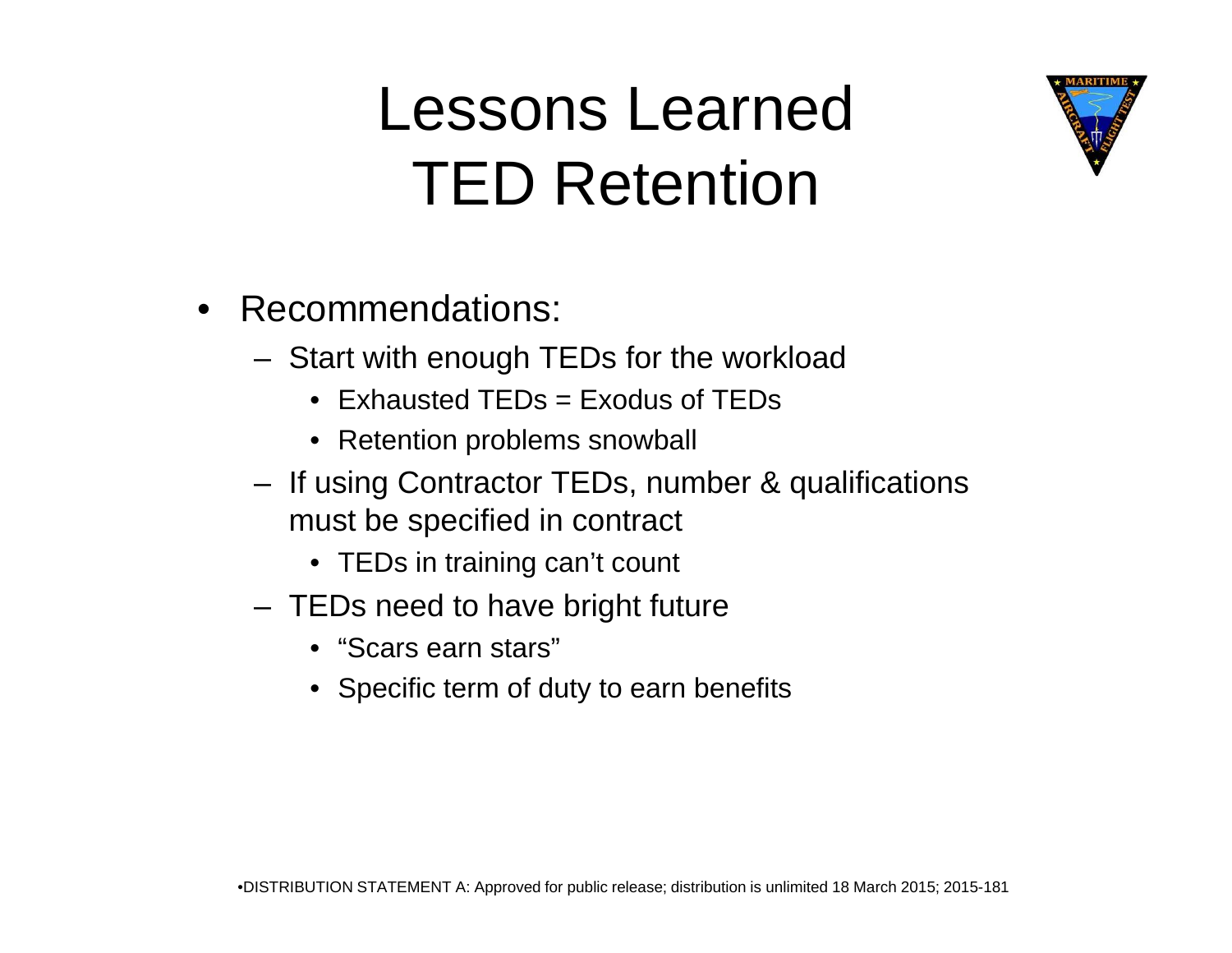#### Lessons Learned TED Training

![](_page_17_Picture_1.jpeg)

- Leverage existing training where possible
	- Aircrew ground school courses
		- Have a senior TED qualified to teach ground school courses for backfill
	- Range safety
	- Test planning
- Administrative courses must be completed prior to TED training
	- $-$  Conflicts with flight events
- Flight schedule will drive timeline
	- Can't get experience without flying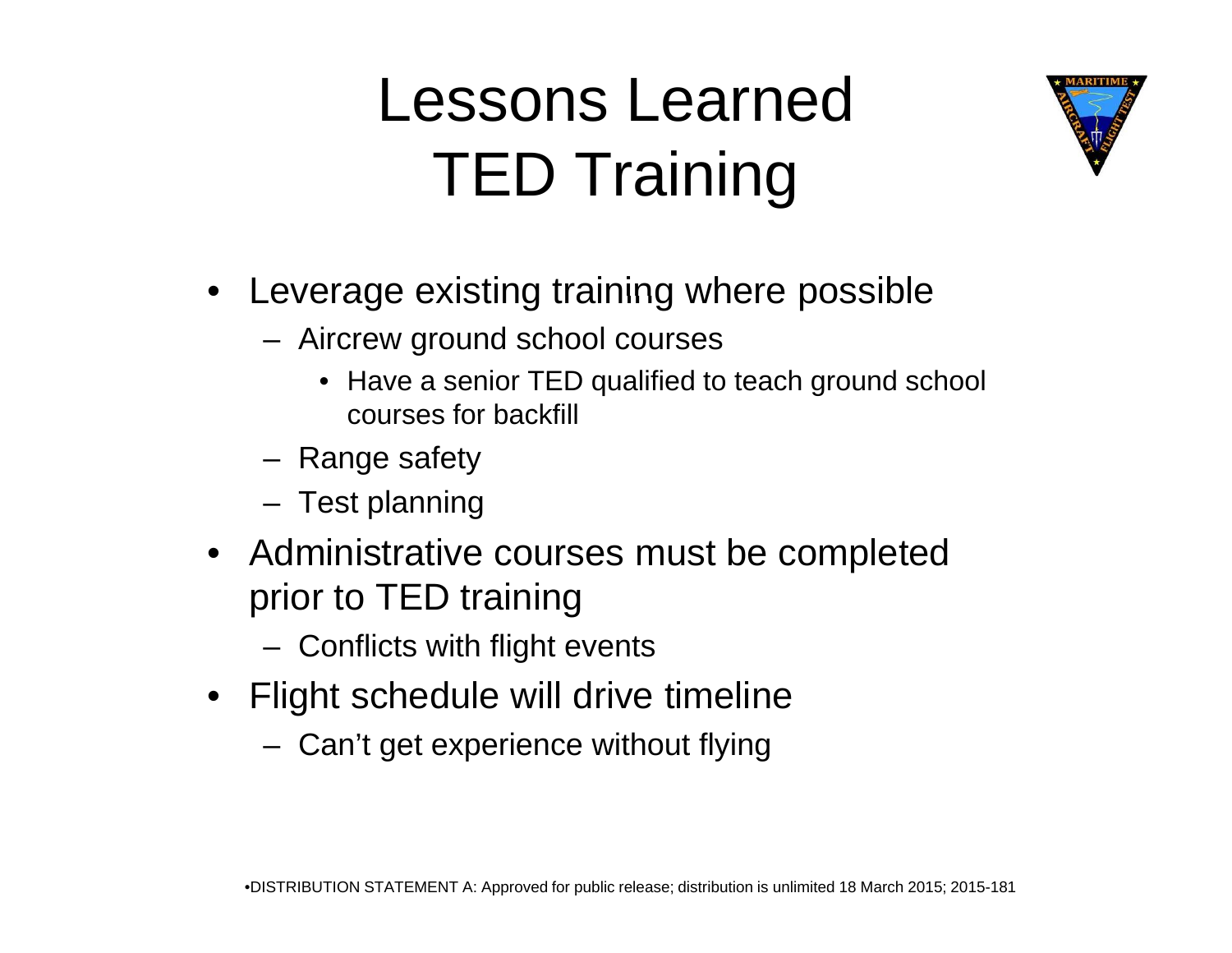#### Lessons Learned Mission Systems TEDs

![](_page_18_Picture_1.jpeg)

- $\bullet~$  Air vehicle community has accepted TED concept
- $\bullet$  Mission systems community is resisting
	- Attitude like air vehicle around 1960
	- Smaller test teams
	- Consider aircrew responsible for safety of flight
- Recommendations:
	- For large UAV testing, TEDs are a must
		- Complexity of systems
		- Complexity of test environment
		- Volume of work involved in TED duties
		- Concurrent testing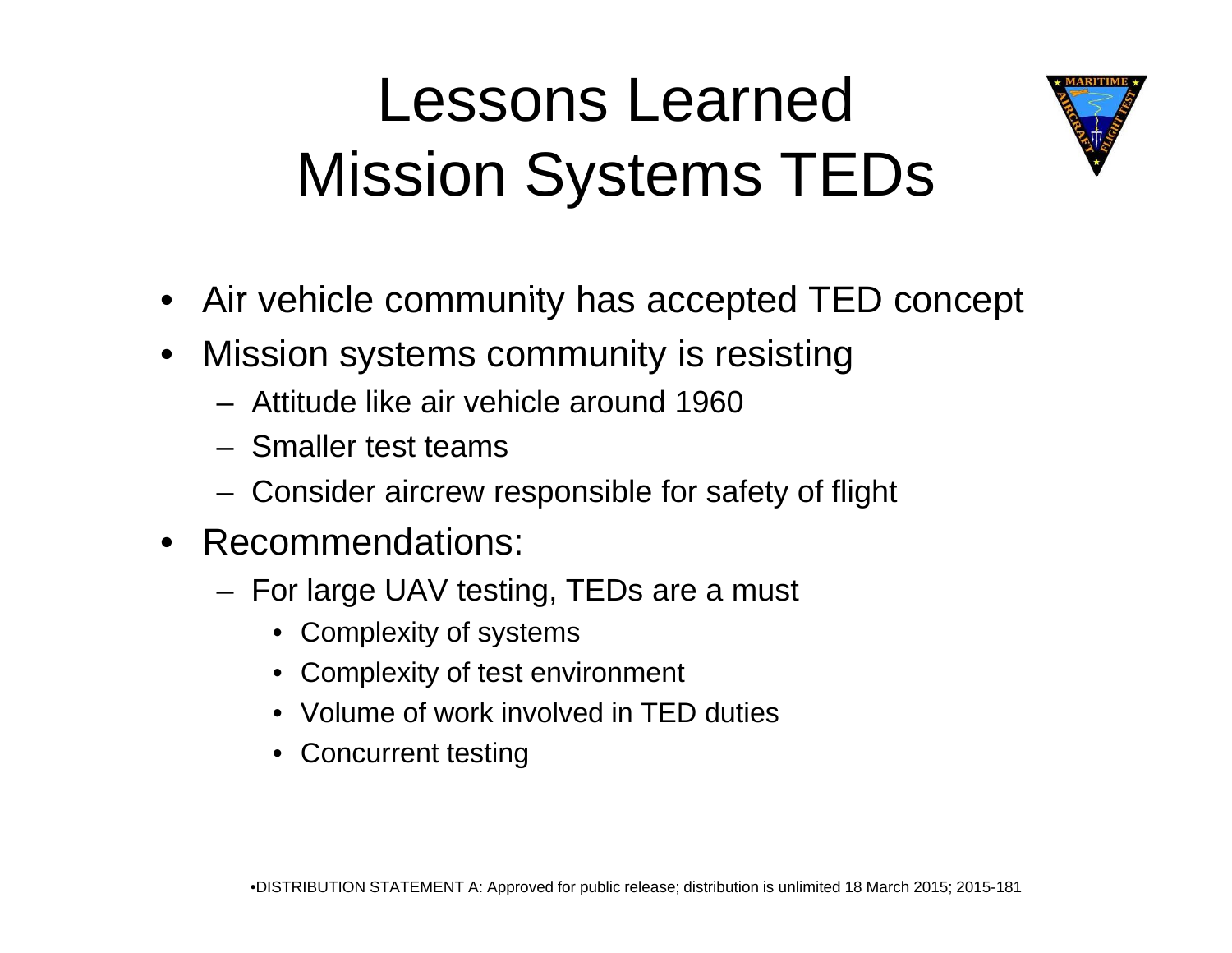### Unsolved Issues TED Standardization

![](_page_19_Picture_1.jpeg)

- Few standards for TEDs
	- **Requirements**
	- Terminology
- Little transferability

![](_page_19_Picture_6.jpeg)

- Increases re qualification time/resources when TEDs transfer between programs
- • Recommendations:
	- $-$  Set standards within test organizations
	- Harmonize standards between test organizations
		- Will be a long-term effort
	- Establish transferability of qualifications
		- Won't be 100%, but should be > 0%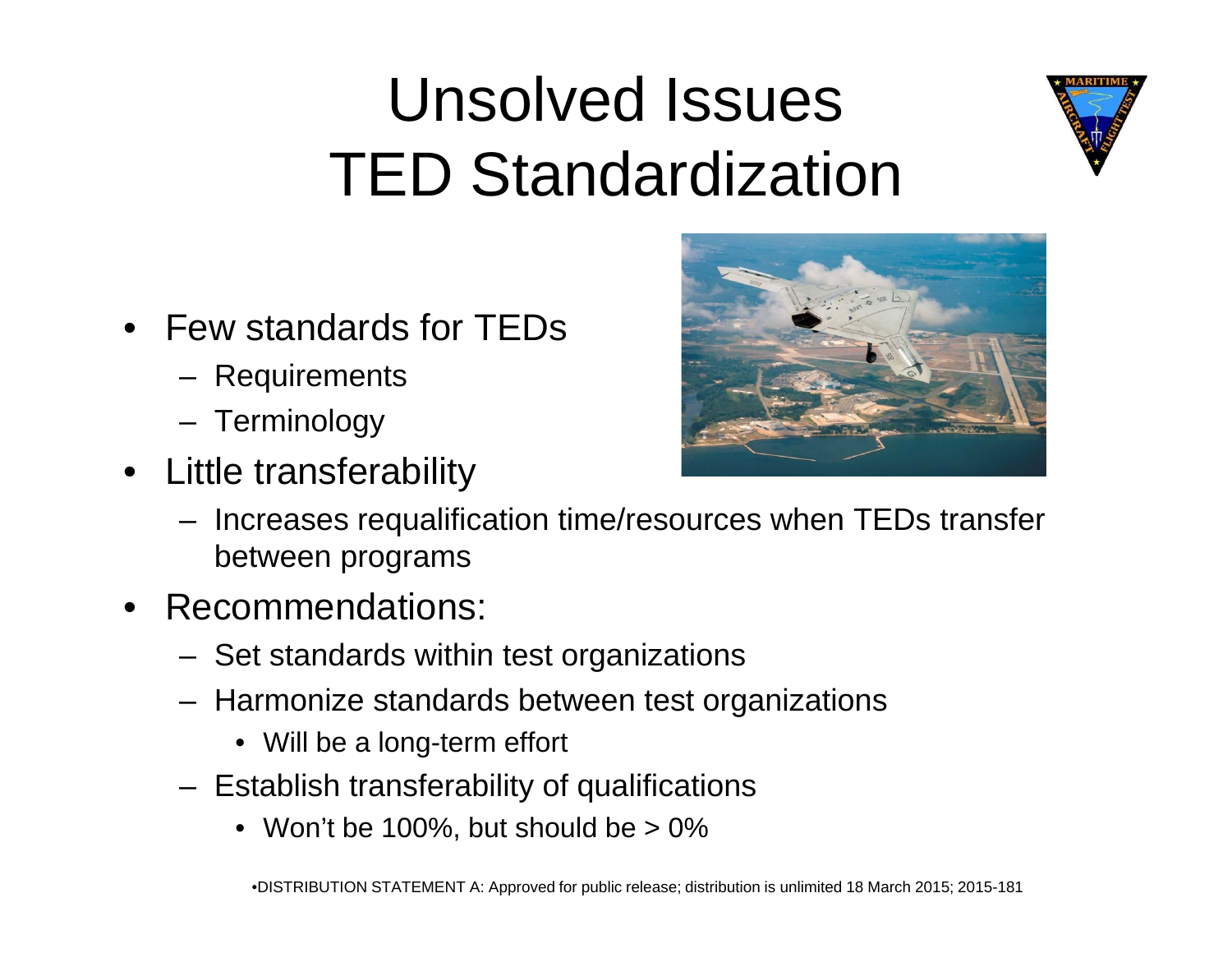### Conclusion

![](_page_20_Picture_1.jpeg)

- Quality TEDs are worth the investment
	- Safety
	- **Productivity**
- TEDs for large UAV programs require careful selection, thorough training
	- Large UAVs are extremely complex systems
	- Test missions are very challenging
- Take good care of your TEDs
	- TEDs are long-lead-time personnel
		- You can't afford to lose them
	- Recruit early
	- Have enough for the job
	- Work to keep